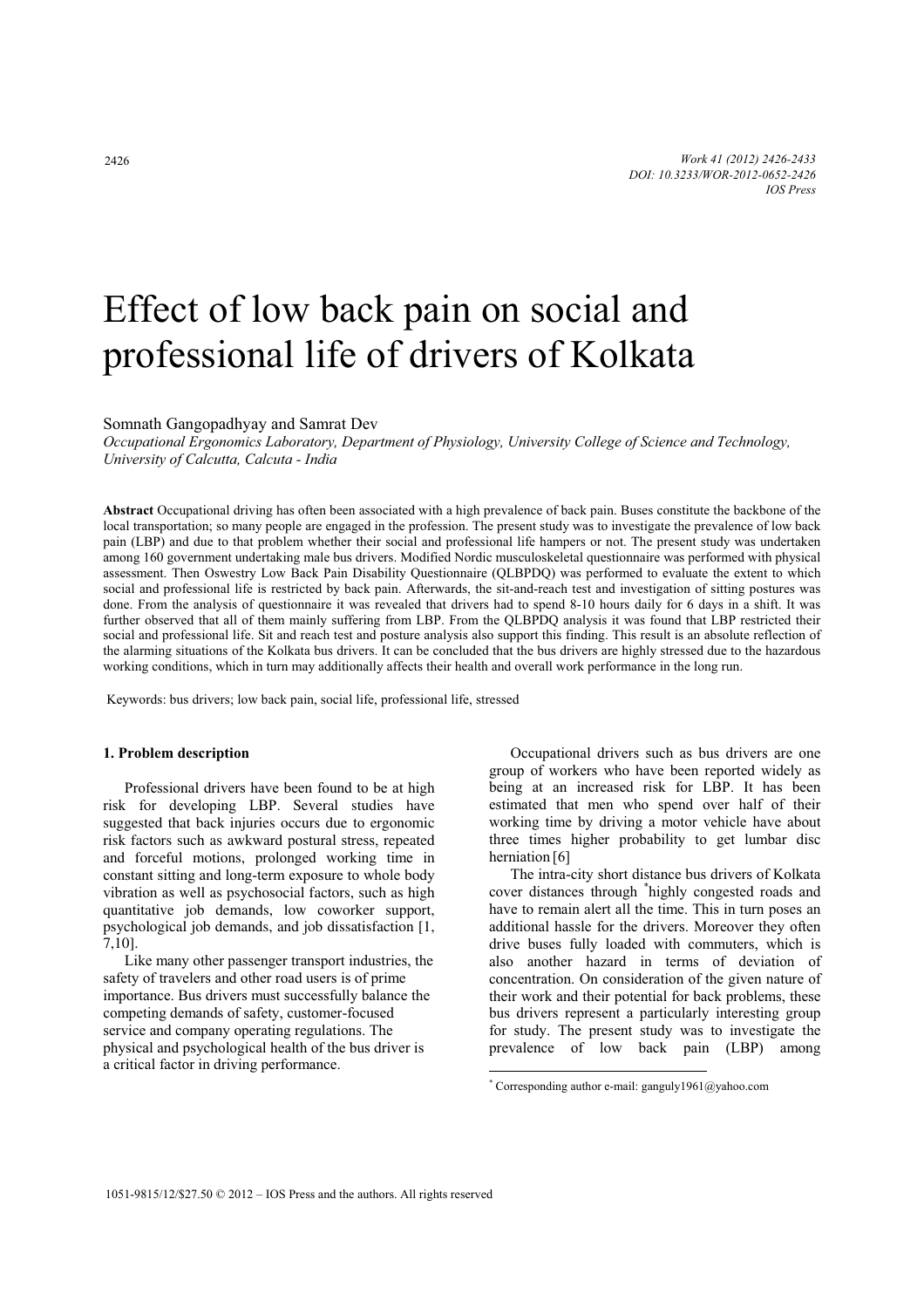professional urban bus drivers and due to that problem whether their social and professional life hampers or restricted.

#### **2. Methodological formulation**

#### *Selection of subjects*

In the present investigation, government 160 male bus drivers, having more than five year of experience, of three different short distance buses were selected randomly.

One of the short distance buses (No. 9A) traversed from Dunlop to Ballyganj covering a distance of 18 km within the city of Kolkata. Thus one full trip of the bus involves distance coverage of 36 km.

The second short distance bus (No. S32) traversed from Barakpur to Howrah covering a distance of 18 km within the city of Kolkata. Thus one full trip of the bus involves distance coverage of 40 km.

#### *Government buses of Kolkata and bus drivers*

Government bus includes one driver and one conductor and there is only one gate for entry and exit of passengers. They work in shifts-either morning, day or night, average duration 8 hours per shift but most of the time extended up to 10 hours. . They undertake 2-3 trips each day where one trip means to and fro journey i.e., starting from the depot to the final destination and return to the depot. They also get fixed monthly salary for their job, which is paid by the government and they are entitled to periodic increments as per government rules. Moreover they also enjoy regular leave benefits, get ESI facilities, annual incentives and can also alter their shifts in case of emergency or otherwise health reasons.

Bus driver are experience a high ambient temperature and high humidity level in mainly summer season and usually exposed to high noise level. They are assist by the conductors regularly while passing through congested roads and junction points. They are very careful when people are either getting down or alighting the bus and has to remain in the gate for this purpose particularly for children, women and aged people. All these make their work extremely hectic and stressful.

#### *Measurement of physical parameter*

The height and weight of the bus drivers were measured by an anthropometer (Martin's Anthropometer) and "Crown" weighing machine (Mfg. by Raymon Surgical Co.) respectively. The Body Surface Area (BSA) [11] and Body Mass Index (BMI)[2,13] of all the subjects were also computed.

# *Questionnaire Study*

 A detailed study based on Modified Nordic Questionnaire information about LBP (current—pain in immediate past 7 days and previous—pain in the last 12 months)[4] was performed on the Experimental group. The questionnaire consists of a series of objective-type questions with multiple-choice responses.

Those regarding posture were in terms of five different possible configurations of the torso (torso against backrest, torso straight, torso bent, torso twisted, and torso bent and twisted simultaneously) and three possible frequencies of occurrence (never, occasionally, and often). In these respects, driving posture stress was evaluated for each respondent. Firstly, severity scores were allocated to the postures and frequencies of occurrence as follows: torso against backrest—1, torso straight—2, torso bent—3, torso twisted—4, torso bent and twisted<br>simultaneously—5: Never—0, occasionally—1, simultaneously—5; Never—0, occasionally—1, often—2. Secondly, a posture score was computed as the sum total of posture severity and frequency severity scores. [8]

#### *Observational study*

Drivers were observed in their assigned duty, i.e., service route driving over the duration of one complete round trip—to and fro. The drivers were observed in their sitting dynamic posture (i.e., torso against backrest, torso straight, torso bent, torso twisted, torso bent and twisted simultaneously), which was noted and recorded once in every minute.

# *Sit and reach test for back and hamstring muscle flexibility*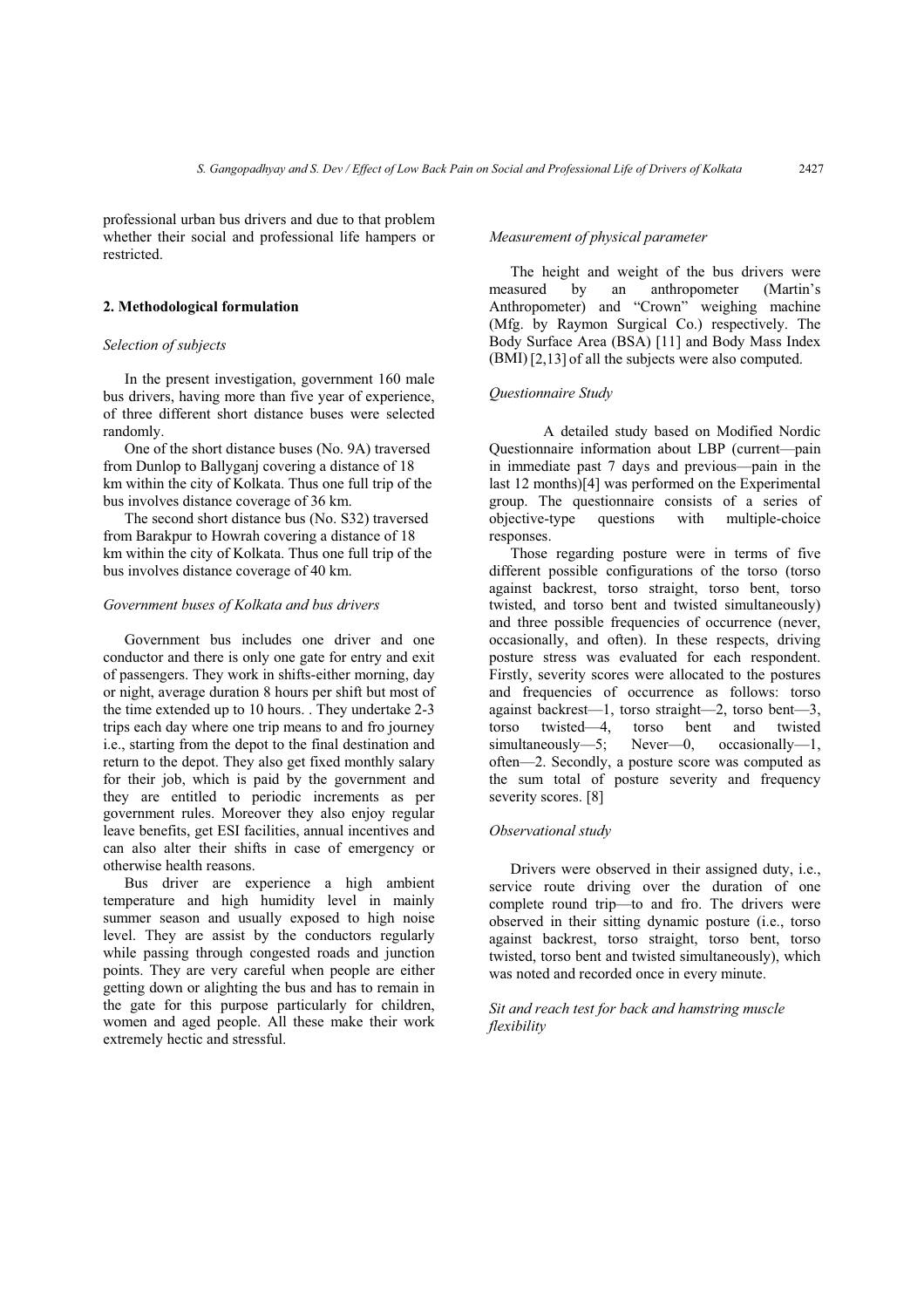The sit-and-reach test followed the standardized testing procedures for evaluating the hamstrings and lower back flexibility [3]. All the workers were informed about the protocol of the test. The subject's heels should be placed against the edge of the sit and reach box. The subject should slowly reach forward with both hands as far as possible. Fingertips can be overlapped and should be in contact with the box. The score is the most distance (in cm) reached with the fingertips. The best of three trials was recorded.

#### *Oswestry Low Back Pain Disability Questionnaire*

This is a self-report questionnaire [5]. The questionnaire is divides into 10-sections (Pain Intensity, Personal Care, Lifting, Walking, Sitting, Standing, Sleeping, Sex Life, Social Life and Traveling) and each section has 6 possible answers. Statement 1 is graded as 0 points; statement 6 is graded as 5 points. After you have finished the Questionnaire, add up your points, divide that number by 50, and multiply by 100 to get your percent disability. If one section is missed or not applicable the score is calculated by total possible score. The following interpretation scores are excerpted from the developers of the Oswestry system.

- i. 0% to 20%: Minimal disability
- ii. 20%-40%: Moderate disability
- iii. 40%-60%: Severe disability
- iv. 60%-80%: Crippled
- v. 80%-100%

## *Statistical analysis*

The mean and standard deviation of the various physical parameters were calculated. The differences in ergonomic and psychosocial factors between groups with and without LBP were examined by a  $\chi$ 2 test and the associations were described by the odds ratio with 95% confidence interval.

### **3. Experiment**

Altogether 160 bus drivers successfully completed the questionnaire and physical assessment. Finally the obtained information's were tabulated in various headings. 117 of them having low back pain was selected for further study, viz., for measurement of sit and reach test and detailed posture analysis. The results of the questionnaire interview were examined in the following three aspects:

# *Individual and work characteristics of participant drivers*

Demographic factors relating to the study population, including age, weight and stature, year of experience are given in Table 1.

The results of the mean age  $(35.77 \pm 7.66)$ , stature  $(162.86\pm5.16)$ , weight  $(52.98\pm6.8)$ , BMI  $(19.95\pm2.23)$ and BSA  $(1.61\pm0.11)$  of the bus drivers suggest that the workers had a normal range of physiological features. The mean year of experience of the bus drivers was 11.07±6.98.

Table 1 Demographic details for 160 Bus drivers who participated in the study

| Variable                   | Range       | $\pm SD$ |      |  |
|----------------------------|-------------|----------|------|--|
| Age (years)                | $25 - 56$   | 35.77    | 7.66 |  |
| Stature (cms)              | 153-172.5   | 162.86   | 5.16 |  |
| Weight (kgs)               | $42 - 73$   | 52.98    | 6.8  |  |
| BMI (kg/m <sup>2</sup> )   | 16.22-24.03 | 19.95    | 2.23 |  |
| $BSA(m^2)$                 | 1.44-1.92   | l.61     |      |  |
| <b>Industry Experience</b> | $5-29$      | 1.07     | 6.98 |  |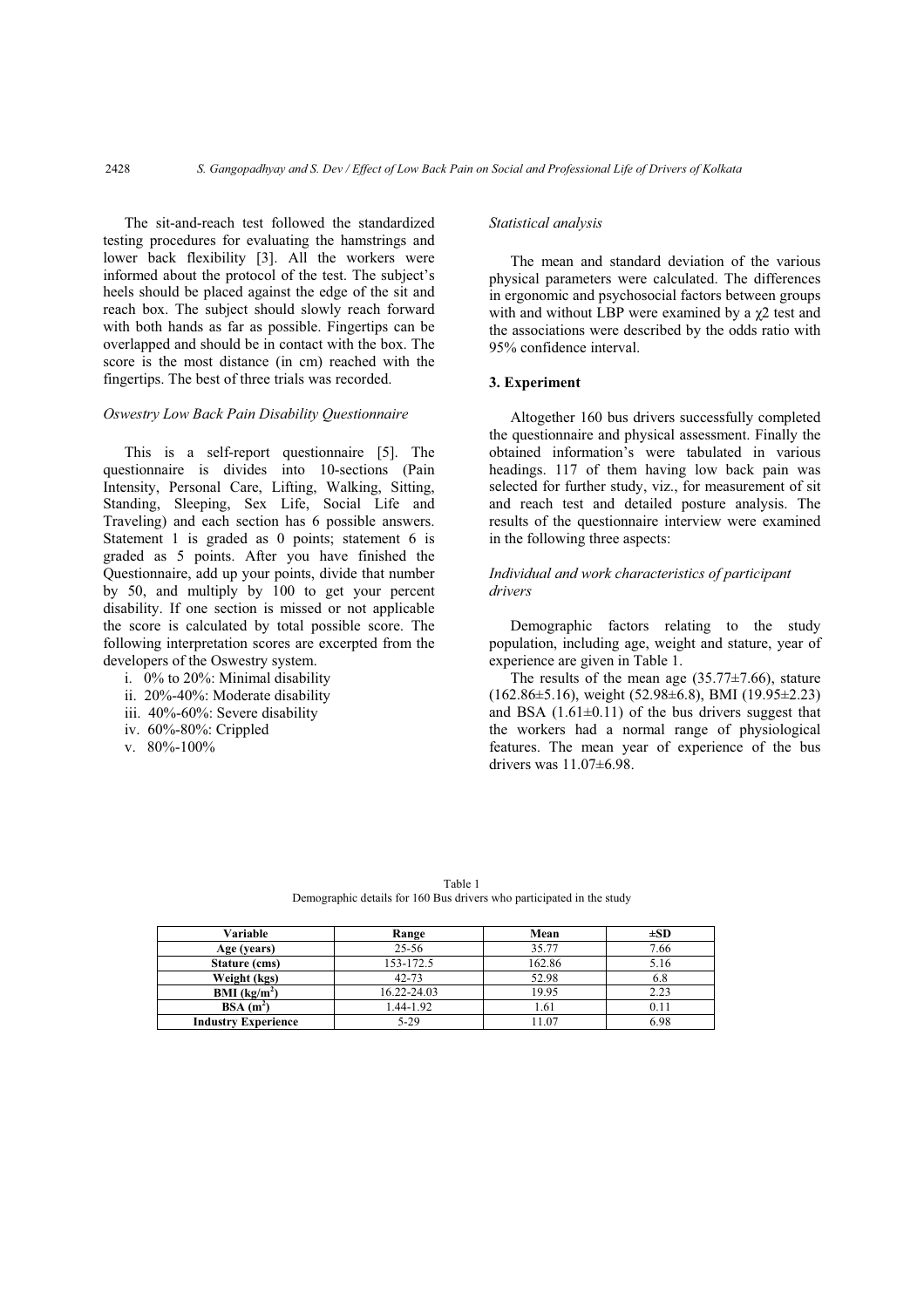# *Questionnaire study*

*a) Musculoskeletal disorder (low back pain)* 

Participants were asked to identify body areas that they have experienced discomfort in the past 12 months, using the Modified Nordic Questionnaires. From the questionnaire analysis it was found that low back region was the most affect part and workers facing many problems due to that discomfort (Table 2). The results of a comparison between drivers with and without LBP regarding comfort of the workstation and psychosocial stressing factors are shown in Table 2. Drivers with LBP more frequently complained of uncomfortable seats (OR 2.9, 95% CI 1.4–6.1), uncomfortable back support (3.4, 1.5–7.6)

and whole body vibration (4.8, 1.6–14.62). Regarding psychosocial stressing factors, there was a significantly higher proportion of complaints in the LBP group about having a prolong working time (3.3, 1.5–7.0), inadequate rest period during a working day (3.5, 1.5–8.4). There was no difference in complaints or other psychosocial stressing factors between groups. LBP typically lasting between hours to few minutes followed by 1-2 days and generally attributable to muscle pain then stiffness and sprain was suffered by the bus drivers. Workers suffered from severe pain mainly during rest followed by during working condition and sleeping at night.

| Table 2                                                                                         |  |
|-------------------------------------------------------------------------------------------------|--|
| Self-perceive occupational risk factors due to Workstation and Work Organization Stress Factors |  |

| Predictors                                                                                                   |    | <b>Drivers with</b><br>LBP $(N=117)$ |             | <b>Drivers without</b><br>LBP $(N = 43)$ | $\cdot$ | Pvalue | <b>OR</b> | 95% CI        |
|--------------------------------------------------------------------------------------------------------------|----|--------------------------------------|-------------|------------------------------------------|---------|--------|-----------|---------------|
|                                                                                                              | n  | $\frac{0}{0}$                        | $\mathbf n$ | $\frac{0}{0}$                            |         |        |           |               |
| <b>Workstation Factors</b>                                                                                   |    |                                      |             |                                          |         |        |           |               |
| Uncomfortable seat                                                                                           | 72 | 61.5                                 | 15          | 35.9                                     | 7.96    | 0.05   | 2.98      | 1.44-6.19     |
| Uncomfortable back support                                                                                   | 60 | 51.3                                 | 10          | 23.3                                     | 8.93    | 0.04   | 3.47      | 1.57-7.690    |
| Uncomfortable steering wheel                                                                                 | 19 | 16.2                                 | 13          | 30.2                                     | 0.01    | 0.90   | 1.22      | $0.42 - 3.54$ |
| Whole body vibration                                                                                         | 39 | 33.3                                 | 04          | 9.3                                      | 8.06    | 0.05   | 4.87      | 1.63-14.62    |
| Work organization stressing factors                                                                          |    |                                      |             |                                          |         |        |           |               |
| Prolong working time                                                                                         | 69 | 58.9                                 | 13          | 30.2                                     | 9.278   | 0.02   | 3.32      | 1.57-7.01     |
| Inadequate rest period during the working day                                                                | 57 | 48.7                                 | 09          | 20.9                                     | 8.90    | 0.03   | 3.58      | 1.58-8.14     |
| Traffic jam on bus route                                                                                     | 33 | 28.2                                 | 07          | 16.3                                     | 1.79    | 0.18   | 2.02      | 0.81-4.99     |
| Lack of support from the higher Authority                                                                    | 27 | 23.1                                 | 05          | 11.6                                     | 1.91    | 0.17   | 2.28      | $0.81 - 6.36$ |
| Exposure to passenger hostility                                                                              | 21 | 17.9                                 | 04          | 9.3                                      | 0.28    | 0.59   | 1.58      | 0.50-4.99     |
| Lack of accessibility to the restroom                                                                        | 29 | 24.8                                 | 06          | 13.9                                     | 1.57    | 0.21   | 2.03      | $0.77 - 5.30$ |
| $(P < 0.05) p$ value based on the $\gamma^2$ . OR = odds ratio; 95% CI = 95% confidence interval for the OR. |    |                                      |             |                                          |         |        |           |               |

*b) Oswestry low back pain disability questionnaire*  Out of the 117 subjects interviewed, 57 of

them had Moderate disability (48.7%). An equal

numbers (29 and 29) of workers had Severe (24.7%) and Minimal (24.7%) disabilities and remaining of them were Crippled (0.8%) (Figure1).



Figure 1. Interpretation of Oswestry Low Back Pain Disability Questionnaire scores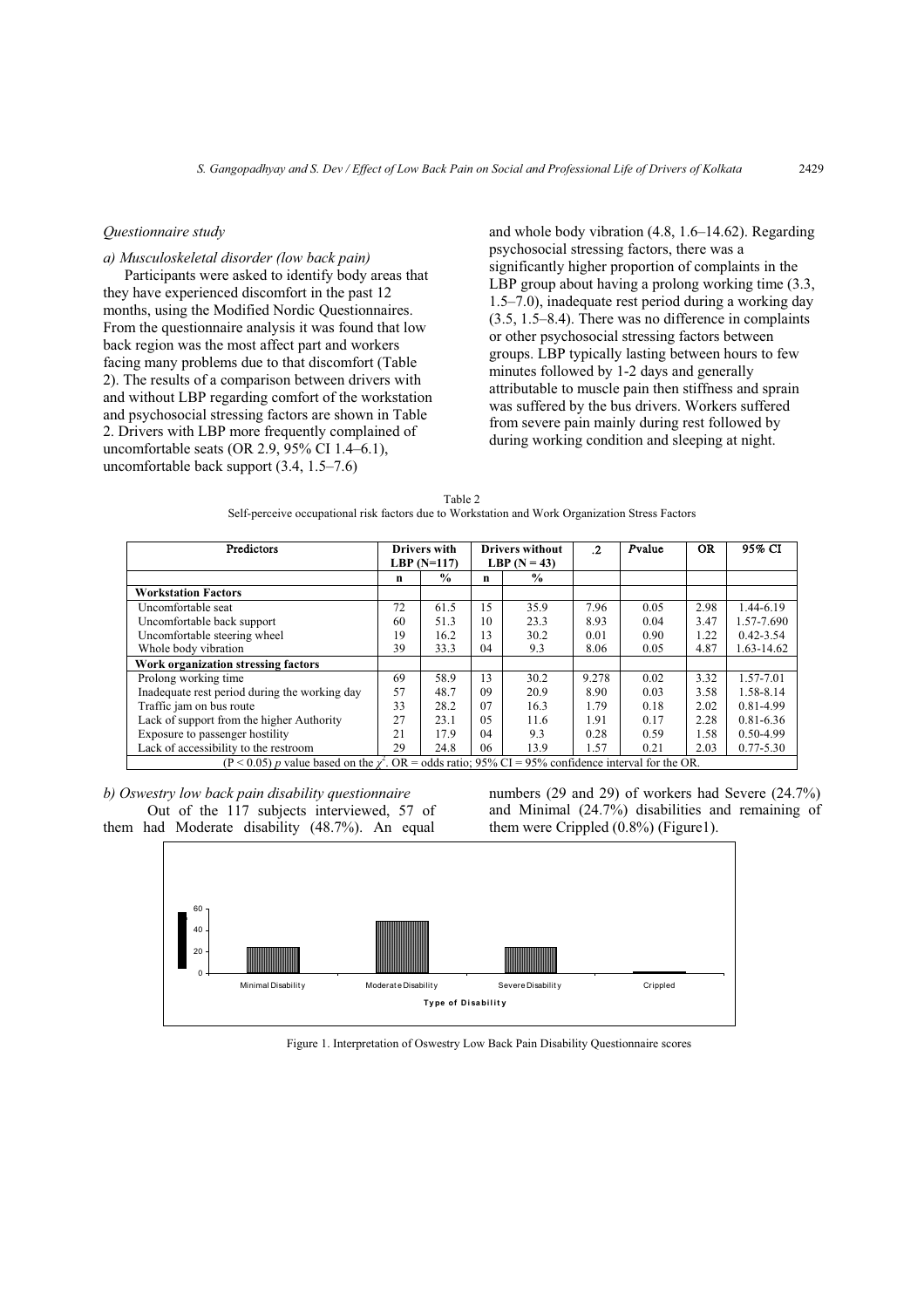From the questionnaire analysis it was found that LBP restricted their social and professional life at a greater extent. The low back pain mainly restricted their sitting (89%) posture of extended period, social life  $(80\%)$  and lifting  $(78\%)$  activity, standing  $(65\%)$ 

of long period and traveling (65%) (Figure 2). This result is an absolute reflection of the alarming situations of the bus drivers.



Figure 2. Interpretation of Oswestry Low Back Pain Disability Questionnaire each sections scores

## *Dynamic posture and sit and reach test analysis*

Out of 117 bus drivers suffering from back problems, 30 were selected for further assessment of discomfort feeling. All of them experienced discomfort from sitting during driving. Few of these drivers needed to use a separate back support while driving the bus. According to the questionnaire analysis of postures reveals that twenty four (80 %) adapted 'torso against backrest', twenty seven (90%) indicated the 'torso straight' posture and ten drivers (33.3%) indicated that the 'torso bent' was often adopted during driving. Only six (20%) and five drivers (16.7%) respectively, indicated that the 'torso twisted' posture and the 'torso twisted and bent simultaneously' posture were often adopted (Figure. 3 a).

From the observation of the drivers during driving, it was noted that the 'torso straight' postures were most often adopted followed by 'torso bent' and 'torso on backrest' and the 'torso bent with twisted' postures were least adopted posture by the drivers. They adopted the 'torso bent with twisted' postures when stationary, at T-junctions prior to moving into a major road from a minor road and from a minor road to main road (Figure. 3 b).



Figure 3: The summarized data for driving posture: a) Questionnaire assessment (n=30)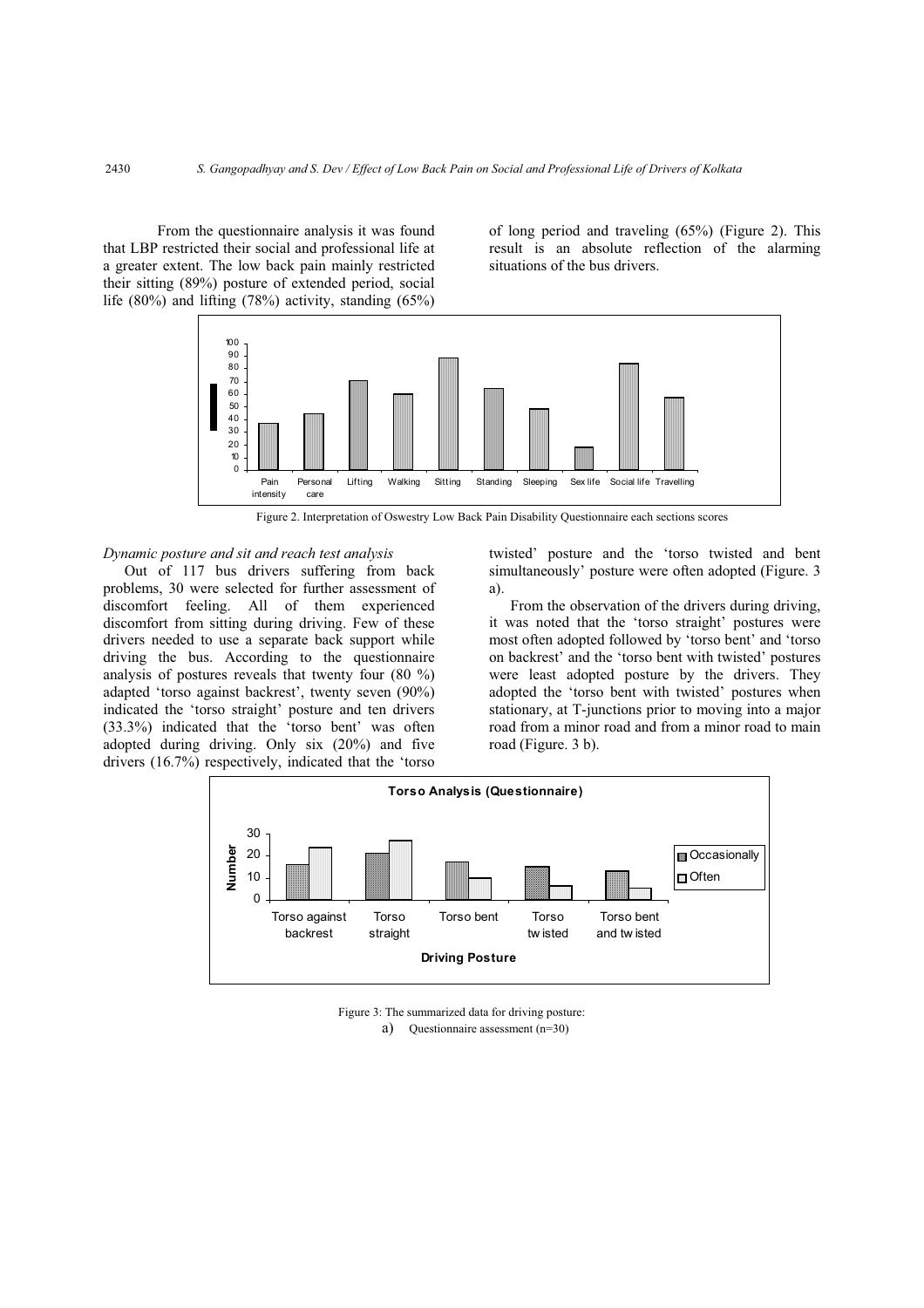

b) Observation study (n=30)

Sit and reach test was also done to assess the low back flexibility of the bus drivers which was restricted due to musculoskeletal discomfort. The results showed that most of the workers have poor (62.1%) or below average (31.6%) flexibility. No workers with excellent flexibility were found and few have average  $(24.6\%)$  and above average  $(18.7\%)$  flexibility (Table 3).

Table 3 Sit and Reach Test for Back and Hamstring Flexibility for the Bus Drivers (n=117)

| Category (Values in cm)             | No of subjects in each category | Range                    |
|-------------------------------------|---------------------------------|--------------------------|
| Excellent > 17                      |                                 | $\overline{\phantom{0}}$ |
| Above average $(6 \text{ to } 16)$  | 16(18.7%)                       | 6 to 8.5                 |
| Average $(0 \text{ to } 5)$         | 21 $(24.6\%)$                   | $3$ to $5$               |
| Below average $(-8 \text{ to } -1)$ | $27(31.6\%)$                    | $-2$ to $-6$             |
| Poor $(< -20$ )                     | 53 $(62.1\%)$                   | $-18$ to $-22$           |

(% given within parenthesis)

## **4. Critical evaluation and conclusion**

On completion of the study, it is revealed that in the State buses the staff members include one conductors and a driver. Since these buses constitute the backbone of the local transportation for the common man in the city, so a large number of them run throughout the city in various routes.

These drivers are more stressed out while passing through congested roads and junction points. They are to be very careful when people are either getting down or alighting the bus particularly for children, women and aged people. Thus in spite of all odds, they continue their job relentlessly for hours maintaining constrained sitting postures. All these make their work extremely hectic and stressful.

#### *Prevalence and nature of back problems in bus drivers*

Data gathered in this study show that the majority of bus drivers experienced low back problems in the past 12 months. Therefore, the population must be considered 'at risk' and the questionnaire analysis showed that LBP typically lasting between hours to few minutes followed by 1-2 days and generally attributable to muscle pain, stiffness and sprain was suffered by the bus drivers. According to Dev *et al* [12] awkward and prolonged working postures was mainly associated with the development of musculo skeletal disorders (MSD). The development of musculoskeletal disorders (MSDs) largely relates to an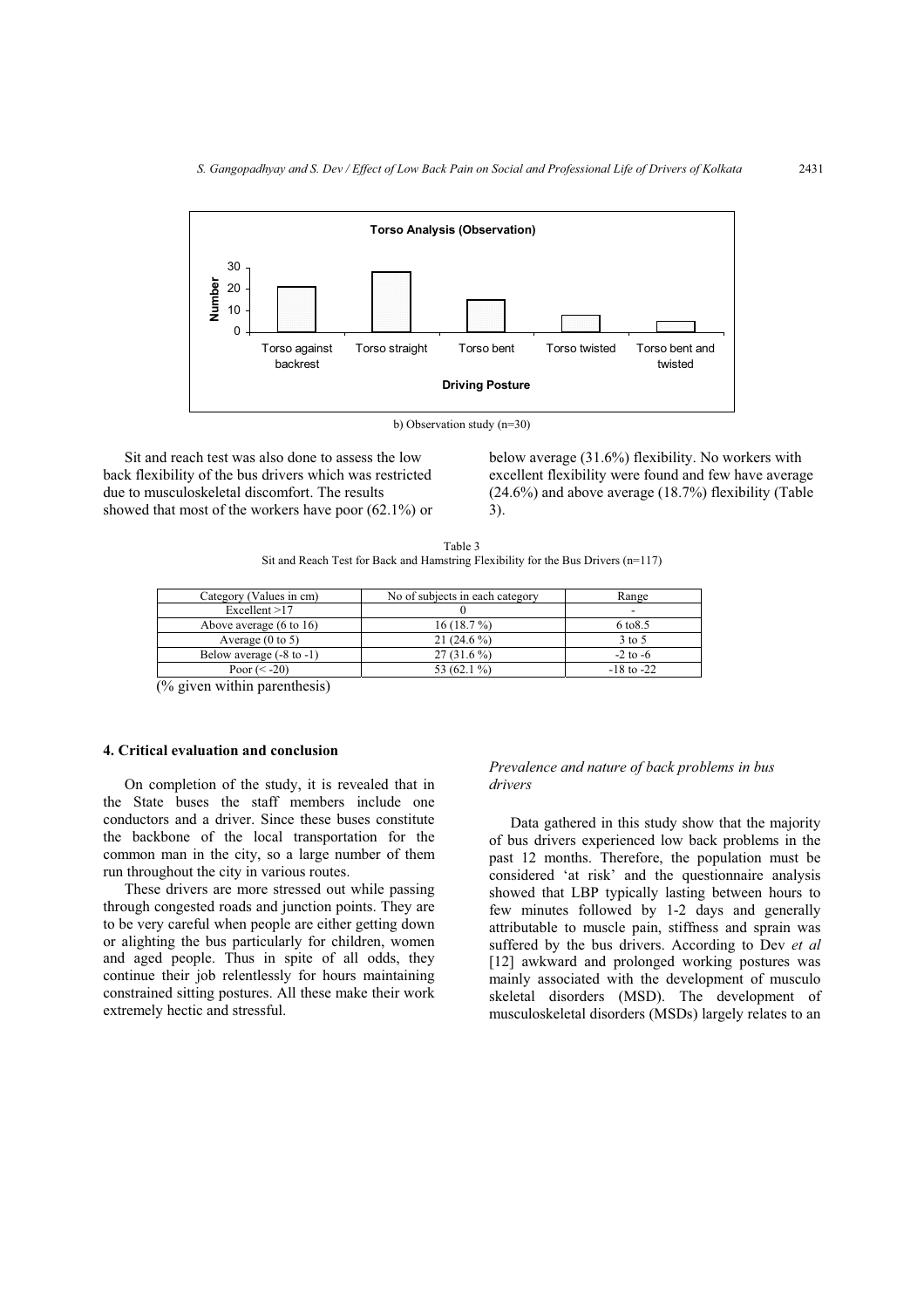individual's physical development, as well as health status, psychosocial and physical workload. The results also showed that a large proportion of these complaints have been for more than one year, with many participants experiencing prolonged discomfort of five years or more. However, the majority of those with discomfort were still able to continue with their work.

The measurements of sit and reach test showed that no one of the bus drivers had full and symmetrical extents of movements in their backs. Clinically and theoretically it would be expected that those with chronic back pain should have decreased range of movements or decreased flexibility in hamstrings. From both the questionnaire evaluation and direct observation it is indicated that the drivers are exposed to postural stress and frequently adopted different types of postures according to their convenience. Firstly, while the questionnaire data indicated more frequent adoption of the 'torso against back rest' posture during driving than the 'torso straight' posture but the observation data, showed that the 'torso straight' posture was more frequently adopted than the 'torso against back rest' posture and some time "torso bent" and "torso twisted" (Fig. 3). Irrespective of the concerns identified, it is clear from the results that bus drivers are typically exposed to prolonged holding of the torso straight or unsupported, prolonged working hours and excessive job stress along with exposed to vibration and bad road conditions.

Anderson (1997) [9] reported that increased odds ratio of back pain in drivers who drive more than 20 hours per week regularly. In kolkata bus driver's work for about 8-10hrs' shifts per day for 6 days in a week and 1 day off, which work out to about 60 hours

# **References**

- [1] B. A. Greiner, and N. Krause, Observational stress factors and musculoskeletal disorders in urban transit operators. Journal of Occupational Health Psychology. 11 (2006), 38-51.
- [2] E. M. Poskitt, Body mass index and child obesity: are we nearing a definition?, Acta Paediatr. 89 (2000), 507- 509.
- [3] G. Baltaci, N. Un, V. Tunay, A. Besler and S. Gerçeker, Comparison of three different sit and reach tests for measurement of hamstring flexibility in female university students, British Journal of Sports Medicine 37 (2003), 59- 61.

per week. Indeed this is an alarming condition when we compare these long working hours with the recommended working hours as derived from overseas studies (20 hours per week) and certainly put them in a "Very high-risk" group.

From the Oswestry low back pain disability questionnaire it was found that the driver's are suffering from low back pain (LBP) to a great extent. The LBP have taken huge toll not only on their ability to work but also in their social and regular domestic activities. In some cases acute LBP have increased their discomfort while driving. But most importantly hindrance is being caused in personal life. Many of them find it extremely difficult to wash their own clothes at home, lift water buckets, bath properly and carry on some task involving constrained postures. Thus they are unable to take care of their personal needs. Most often they avoid social gatherings and other outdoor recreational activities like watching movies with their families, as this would mean traveling from home to some other places, which again amounts to a lot of discomfort. From the questionnaire (Fig. 1and 2) it was found that maximum number of subjects suffering from moderate followed by minimal and severe disability.

From the results, it can be concluded that the bus drivers are highly stressed in their occupation due to the hazardous working conditions, which in turn may additionally affects their health and overall work performance in the long run. Most of the drivers who were suffering from LBP, their social and professional lives were highly affected.

- [4] I. Kuorinka, J. Johnson, B. Kilbom, A. Vinterberg, M. Biering, F. Sorenson, G. Anderson and K. Jorgenson, Standerdized Nordic questionnaire for analysis of masculoskeletal disorder symptoms, Applied Ergonomics 18 (1987), 233-237.
- [5] J.C Fairbank, and P.B Pynsent, "The Oswestry Disability Index." Spine 2000; 25(22), 2940-2952.
- [6] J. L. Kelsey, An epidemiological study of the relationship between occupations and acute herniated lumbar discs, Int. Journal of Epidemiology. 4 (1975), 197–205.
- [7] N. Krause, D.R. Ragland, B.A. Greiner, S.L. Syme and J.M. Fisher, Psychosocial job factors associated with back and neck pain in public transit operators, Scandinavian Journal of Work, Environment & Health*.* 23 (1997), 179–186.